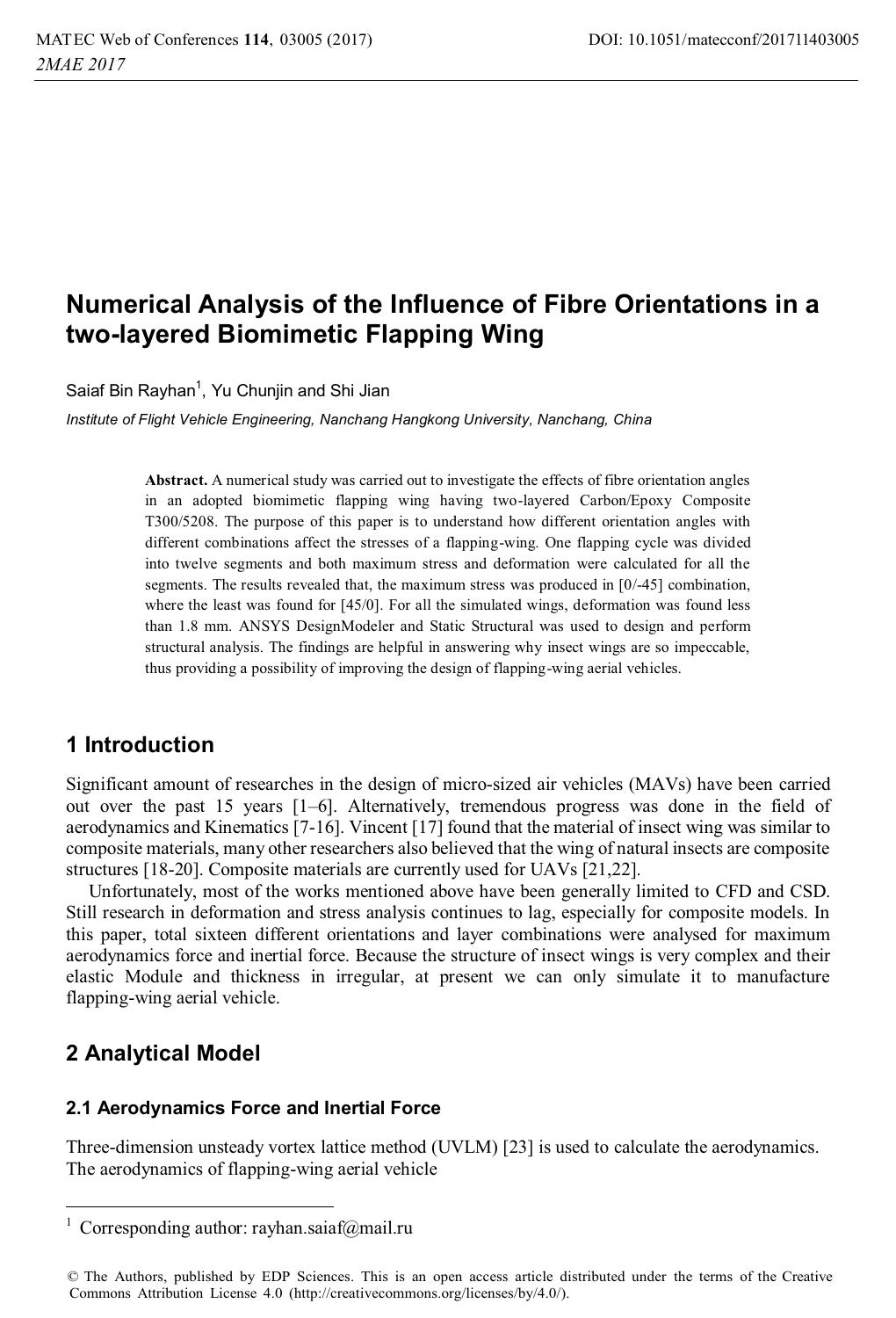$$
\Delta F_{ij} = (\Delta P \cdot \Delta S)_{ij} \tag{1}
$$

where  $\Delta P$  is pressure of element  $\& \Delta S$  is area of element.

The flapping motion of the present model wing is simplified to a cosine rotation around a fixed axis located at the root.

$$
\beta(t) = \beta_{max} \cos(\omega t) \tag{2}
$$

The periodic inertia force generated from the acceleration and deceleration of flapping wing, is the main acting load on it during every cycle. Its specific load distribution can be predicted as

$$
F_i(t) = -m_i \frac{d^2 \beta(t)}{dt^2} = \omega^2 \rho m_j r_j \beta_{max} \cos(\omega t)
$$
 (3)

where  $F_i(t)$  is the inertial force of element i,  $m_i$  is the mass of element i,  $r_i$  is rotational radius of element *i*,  $\omega$  is angle velocity, *t* is time,  $\beta_{max}$  is amplitude of flapping angle.

Because the units of aerodynamic force is  $N/m<sup>2</sup>$ , the calculation formula of inertial force can express as

$$
F_i(t) = \omega^2 \rho_s A_i t_i r_i \beta_{max} \cos(\omega t) \tag{4}
$$

$$
f_i(t) = \frac{F_i(t)}{A_i} = \omega^2 \rho_s t_i r_i \beta_{max} \cos(\omega t)
$$
 (5)

where  $A_i$  is area of element i,  $\rho$  is material density.

#### **2.2 Composite Material Model**

The carbon/epoxy composite T300/5208 is used for the membrane of the flapping wing; its material properties are shown in Table 1. For this analysis, it exhibits viscoelastic behavior, and all the insect wings have the viscoelastic behavior.

| <b>Table 1.</b> T300/5208 material characteristics |  |
|----------------------------------------------------|--|
|----------------------------------------------------|--|

| $E_{11}$ (GPa) | $\cdot$ , (GPa<br><br>∸<br>. | $E_{33}(GPa)$ | $\mathbf{r}$<br>12 <sup>U</sup> | 23C<br>رے | 31 U | $\eta_2(GPa)$<br>U<br>12  | $G_{23}$ (GPa)<br>رے | $G_{13}(GPa)$       |
|----------------|------------------------------|---------------|---------------------------------|-----------|------|---------------------------|----------------------|---------------------|
| 181            | $\Omega$<br>10.3             | 10.3          | 0.28                            | U.J       | 0.28 | $\overline{1}$<br>$\cdot$ | 200<br>3.78          | $7.1-$<br>$\cdot$ 1 |

### **3 Results analysis**

We designed a membrane flapping-wing model, which is shown in Figure 1. A mesh convergence study was performed to obtain the accurate results, which is shown in Figure 2. The parameters used in this model are shown in Table 2.

**Table 2.** Parameters used in the flapping-wing aerial vehicle model

| Semi-span length (mm)                        | 320           |
|----------------------------------------------|---------------|
| $\overline{\text{Maximum}}$ chord length (m) | 100           |
| Flapping frequency (Hz)                      |               |
| Flapping angle                               | $45^{\circ}$  |
| Flight velocity (m/s)                        | 11            |
| Angle of attack                              | $5^{\circ}$   |
| Outer radius of beam (mm)                    | 3             |
| Inner radius of beam (m)                     | $\mathcal{L}$ |
| Elastic module of beam (GPa)                 | 40            |
| Poisson's ratio of beam                      |               |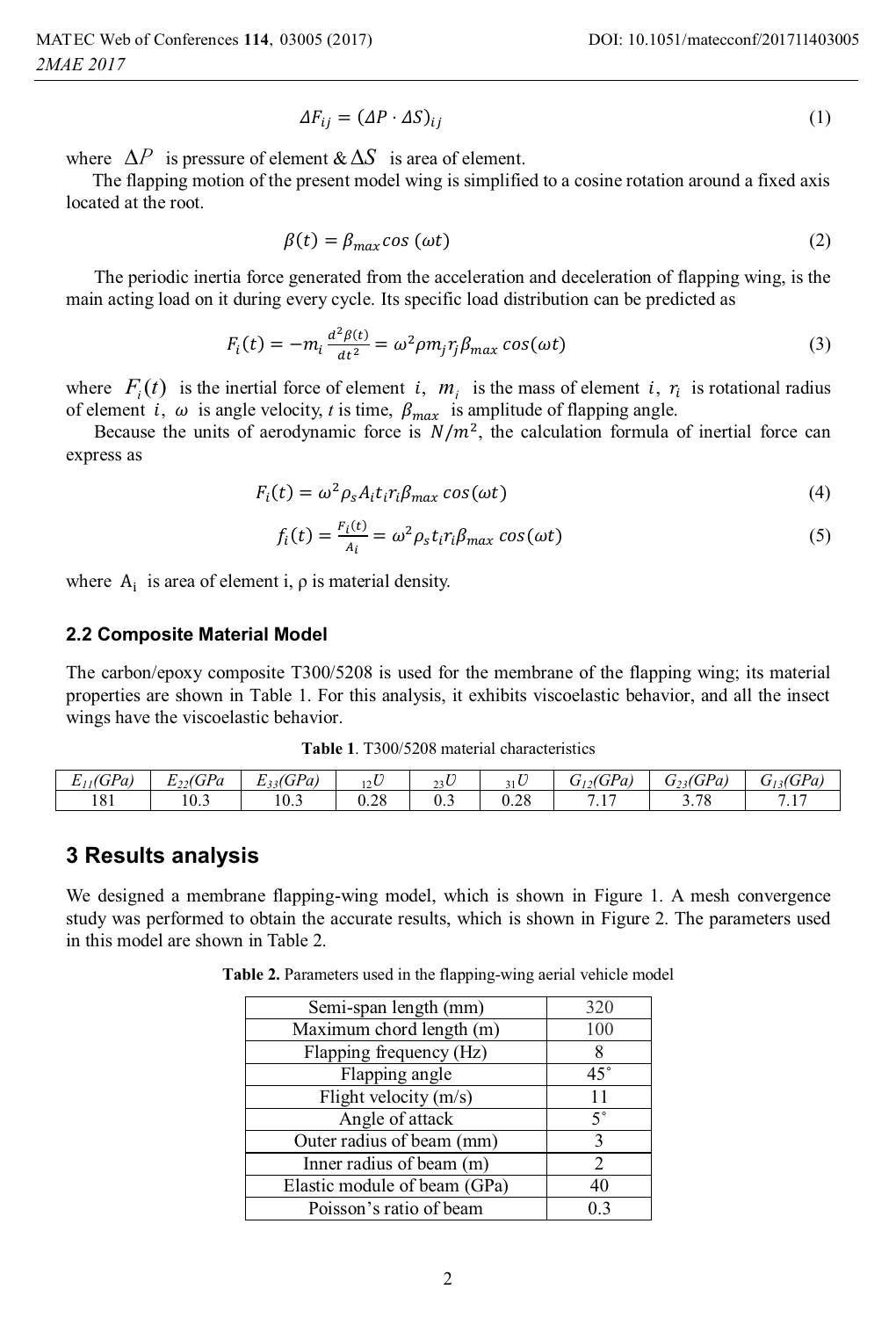Thickness of membrane (mm) 1

The boundary condition of the fixed support in the body-fixed coordinate system is adopted. During the flapping flight, the flapping-wing must withstand not only aerodynamic force but also inertial force. Aerodynamic force of every shell element is calculated from Equation (1), and the inertial force of every element is calculated from Equation (5).





**Figure 1.** Flapping wing model **Figure 2.** Meshed Body (Element Size=1,5)

For the simulation part, all sixteen possible combinations were calculated for the twelve flapping periods, totaling 192 simulations to find the impact of fiber orientations. The curves of Von-Mises Stress in one flapping cycle are shown in Figure 3. And the curves of maximum deformation are shown in Figure 4. From the figures  $[3,4]$  it is clearly understood that  $[0/-45]$  will occur maximum stress during a flap, on the other hand, [45/0] will produce the least while deformations are very small, less than 1.8 mm, for all the variants we simulated.



**Figure 3.** Maximum Stress Curves in one Flapping Cycle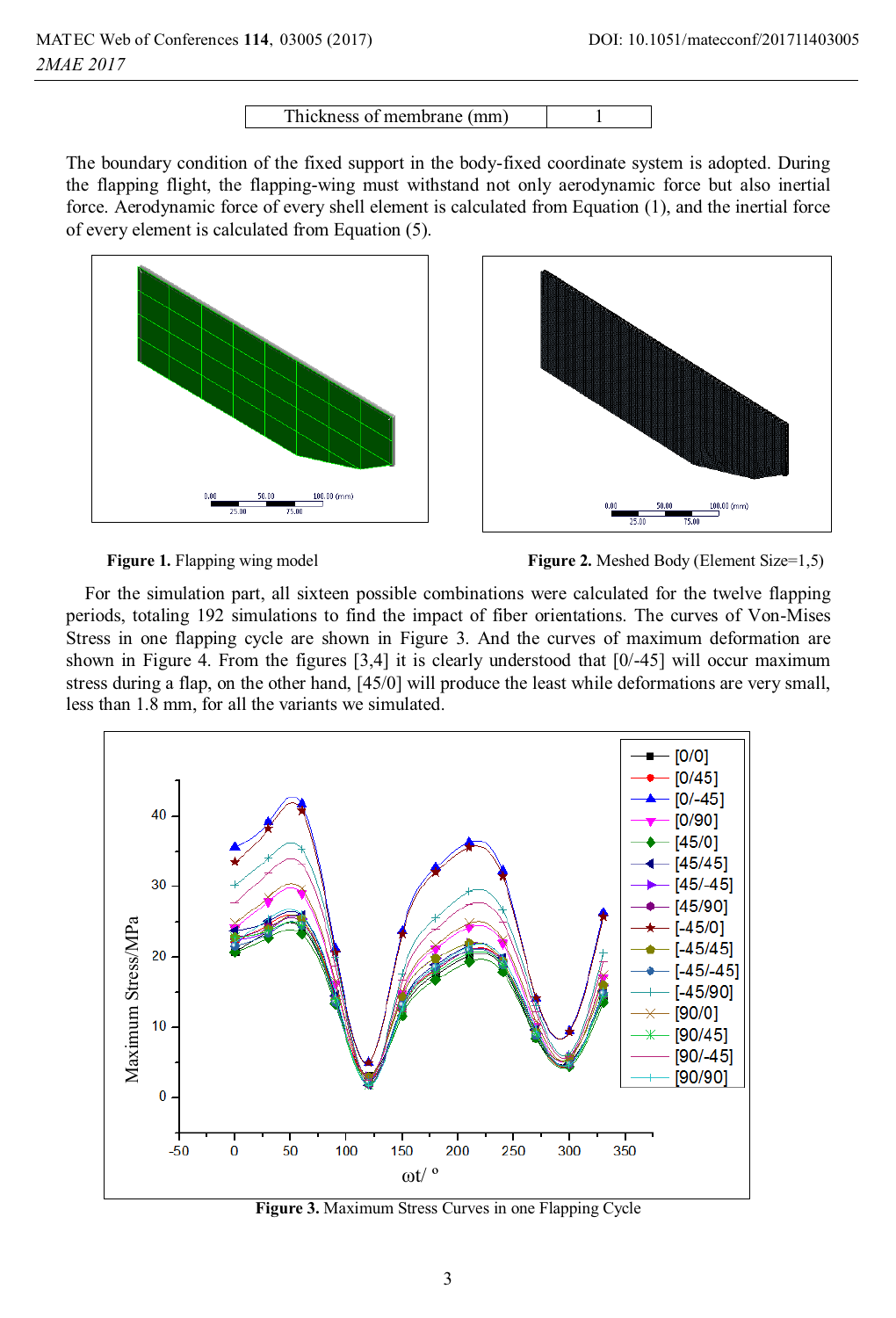

**Figure 4.** Maximum Deformation Curves in One Flapping Cycle

Figure 5 illustrates the maximum stress zone [45/0], at the root of the flapping wing, on the beam, which is produced during the third segment of the down stroke of a flapping cycle. Figure 6 illustrates the deformation contour  $[45/45]$  which is maximum at the tip of the wing.<br>  $\frac{[G\text{Flapping Wing Stress Analysis time=3}]}{[G\text{Flapping Wing Stress Analysis time=3}]}$ 



**Figure 5.** Maximum Stress Zone [45/0]



**Figure 6.** Maximum Deformation Profile [45/45]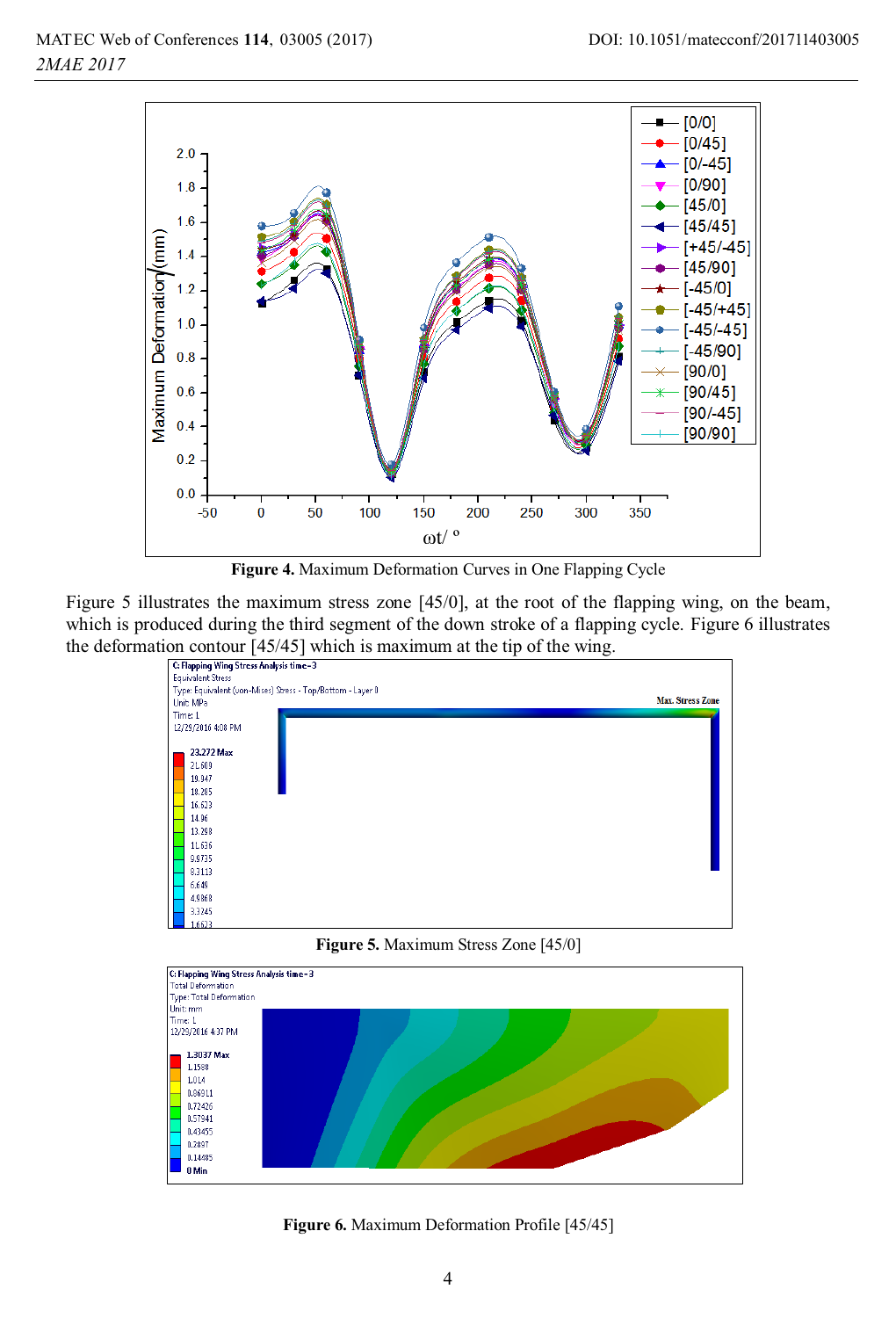# **Conclusion**

Finite element analysis is performed to investigate the membrane stresses of a flapping wing made of Composite [T300/5208]. Our carried out research revealed the structural benefits of two layered flapping wing which experiences both least deformation and stress. In addition to that, we found the best combination of layers and fiber directions [45/0] which produces almost 41% less stress than [0/-45]. This work can contribute in progression of designing two layered flapping wings. In future, we will carry out a research on optimization to find the best performed flapping wing both structurally and aerodynamically.

## **References**

- 1. P.G. Ifju, S. Ettinger, D.A. Jenkins. Lian, W. Shyy and M.R. Waszak, *Flexible-wing-based micro air vehicles*, Proc. 40th AIAA Aero Sci. Meeting, Reno, NV, AIAA–**0705** (2002)
- 2. J. P. Whitney and R J. Wood, *Conceptual design of flapping-wing micro air vehicles, Bio inspiration & Biomimetic*, Vol.**7**, No.3 (2012)
- 3. P. Zdunich, D. Bilyk, M. MacMaster , D. Loewen, J. DeLaurier, R. Kornbluh , T. Low , S. Stanford and D. Holeman , *Development and testing of the mentor flapping-wing micro air vehicle*, Aircraft **44**, 1701–1710 (2007)
- 4. K. Isogai and Y. Harino, *Optimum aero-elastic design of a mapping wing*, J. Aircraft **44**, 2040–2048 (2007)
- 5. A.L. Douglas, R. Dudley and C.P. Ellington, *Aerodynamic forces of revolving hummingbird wings and wing models*, J. Zool. Lond. **264**, 327–332 (2004)
- 6. S.J Furst, G. Bunget, and S. Seelecke, *Design and fabrication of a bat-inspired flapping-flight platform using shape memory alloy muscles and joints, Bioinspiration & Biomimetics*, Vol. **22**, No.1 (2013)
- 7. H. Cho, J. Kwak and S. Shin, *Computational Analysis for Flapping Wing by Coupling the Geometrically Exact Beam and Preconditioned Navier-Stokes Solution*, The 55th AIAA/ASME/ASCE/AHS/SC Structures, Structural Dynamics, and Materials Conference, National Harbor (2014)
- 8. J. Guerrero, *Numerical simulation of the unsteady aerodynamics of flapping flight*, PhD. Dissertation, Department of Civil, Environmental and Architectural Engineering, University of Genoa, Genova, Italy, (2009)
- 9. C. Yu, H. Ang, Q. Chen, *Three-Dimension Unsteady Vortex Lattice Method for Flexible Structure Flapping-Wing Aerial Vehicle*, Journal of Nanjing University of Aeronautics and Astronautics, **40**, 451-455 (2008)
- 10. C. Yu, H. Ang, K. Ai, *The Study of Deformation for Membrane Flapping-Wing Aerial Vehicles*, Chinese Journal of Computational Mechanics, **26**, 935-941 (2009)
- 11. D. Silin, *Aerodynamics and flight performance of flapping wing micro air vehicles,* PhD. Dissertation, Aerospace Engineering Dept., University of Arizona, Tucson, Arizona (2010)
- 12. K. Mazaheri, and A. Ebrahimi, *Experimental investigation of the effect of chordwise flexibility on the aerodynamics of flapping wings in hovering flight*, Journal of Fluids and Structures, Vol. **26**, pp. 544–558 (2010)
- 13. Y. Lian, W. Shyy, P. Ifju and E. Verron, *A Computational Model for Coupled Membrane-Fluid Dynamics*, AIAA Paper 2002-2972, also AIAA J.,**41**, pp. 2492–2494(2004)
- 14. Y. Zhang, J. Wu and M. Sun, *Lateral dynamic flight stability of hovering insects: theory vs numerical simulation*, Acta Mech;**28**(1):221–31(2012)
- 15. JA Grauer Jr, JE. Hubbard, *Inertial measurements from flight data of a flapping-wing ornithopter. J Guide, Control,* Dynamics;**32** (1):326–31 (2009)
- 16. H. Djojodihardjo, A, Ramli, S. Wiriadidjaja, *Kinematic and aerodynamic modelling of flapping wing ornithopter,* Processing Engineering.;**50(1):**848–63(2012)